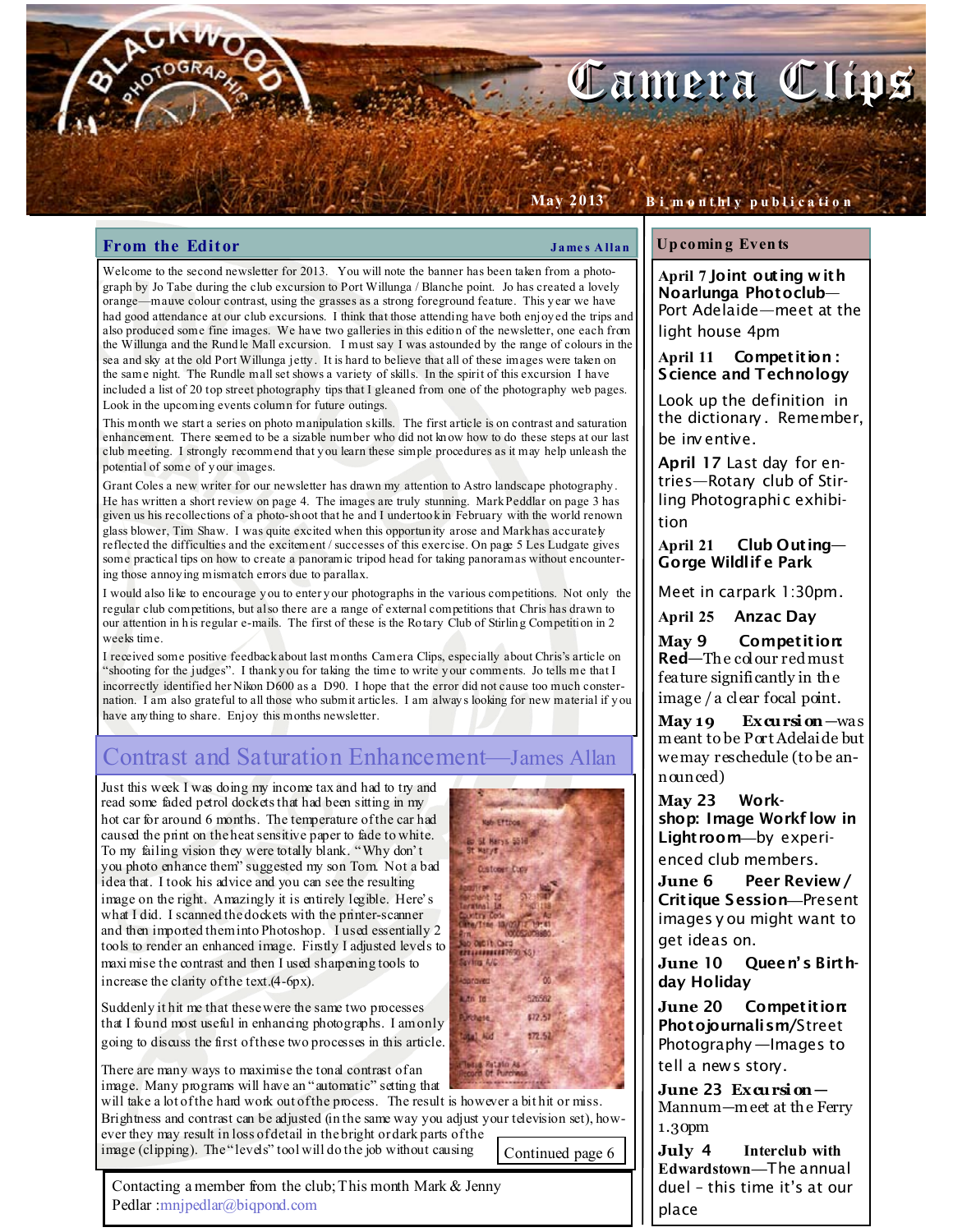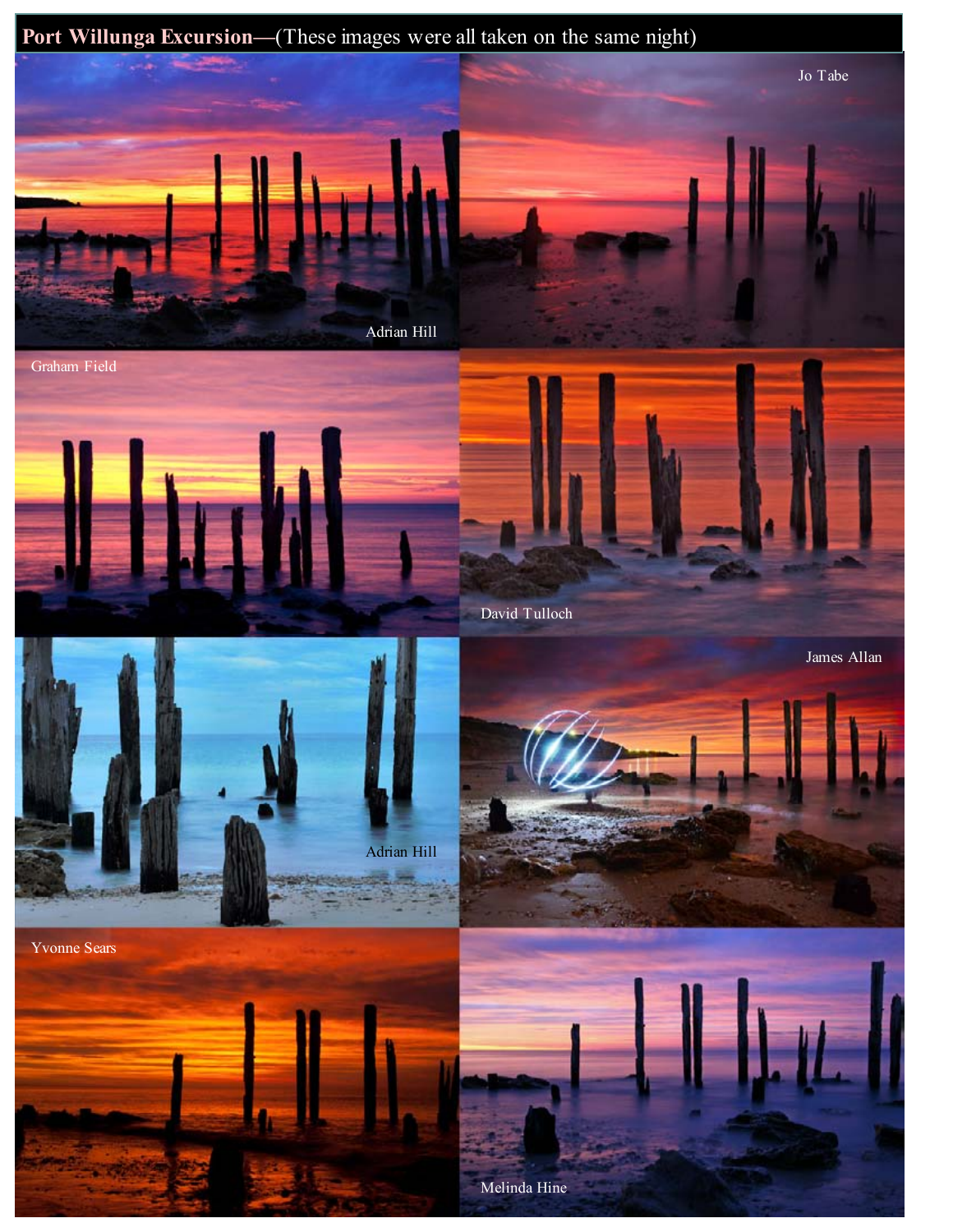



How did James Allan and I come to spend an afternoon in the "hotshop" with a world renowned glass artist?

Tim Shaw is a glass blower who sells and exhibits his work all over the world. His pieces are notable for their brilliant colours and their size. Many of his signature works are also heavily carved and engraved.

Tim had been asked by one of the major Melbourne galleries in which he exhibits to provide them w ith both still images and video footage of him at work in the studio. So, James and I got to spend an afternoon in the "hotshop" capturing the images.

First of all hotshops are hot! This was summer but they're still hot in the winter. There's a furnace containing molten glass at  $900^{\circ}$ C and a glory hole working at the same temperature which Tim uses to re-heat the glass on his blowpipe at intervals to keep it workable. Second, glassblowing is a two person job. Timw orks w ith Bec Harkman- Keams, a very competent glassblower in her own right.

So, two glass blowers, two photographers with two cameras, one tripod, one video camera all walking around in a dim room w ith two furnaces at 900°C and several kilos of honey texture glass on the end of a blow pipe.

The workshop was not exactly dingy, but being indoors had low light. James and I had to make choices about how to get adequate illumination. I utilised a flashgun, whereas James decided to use ambient light, some-

times pushing the ISO to get sharp enough images, sometimes allow them to blur.

The images in this article are a selection of those shot by James and me. The shot of the flame close up and vase in tongs are James'. The remainder are mine. They track some of the steps in the process from the first collection of glass from the crucible in the furnace to the final artwork.

What was it like? It was both fascinating and exciting!

You can visit Tim's w eb page and see a description of his art and a display of his glass works at the following web address:

http://www.timshawglass.com







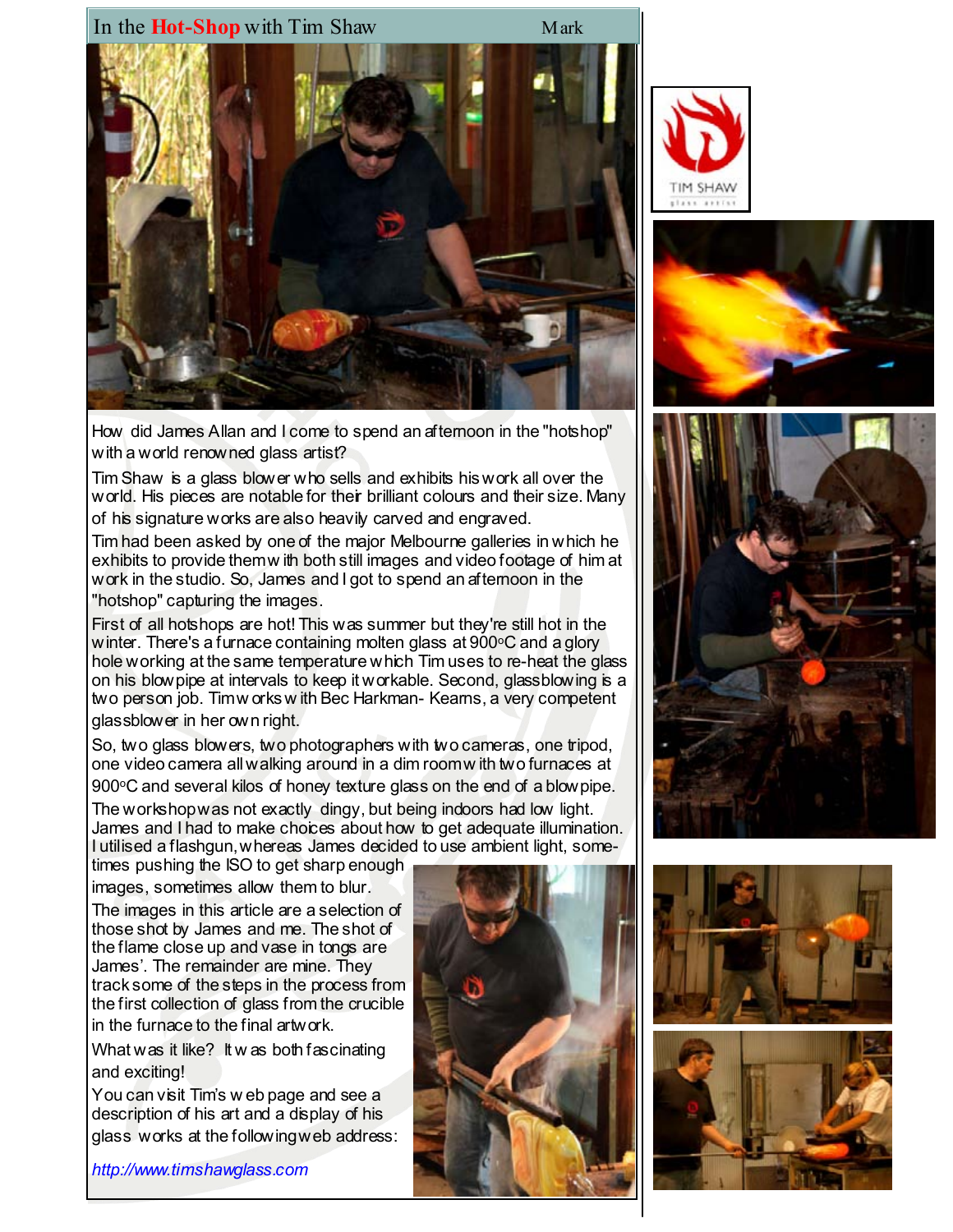## **TERRASTRO** Grant Coles



I attended a presentation at a meeting of the Astronomical Society of South Australia (ASSA) at the beginning of March where the guest presenter was Alex Cherney. Alex's presentation was entitled "The Beautiful World at Night". In his presentation Alex showcased some of his photos and videos of landscapes taken at night utilising the light provided by the stars, moon and in some instances using light pollution to great effect. An excerpt taken from the introduction for his presentation to ASSA follows:

> Alex finds the time-lapse imaging of night sky particularly appealing because it shows the motion of celestial bodies in relation to the landscape and helps connect viewers with the night sky. Alex travels throughout Australia to photograph the most beautiful landscapes under the stars of the Milky Way and loves to connect ocean, land and sky in his work. His images and work have been published on NASA Astronomy Picture of the Day, in well-known astronomy magazines and books and won prestigious Australian and international awards, including the STARMUS astrophotography competition, numerous David Malin astrophotography awards, International Earth and Sky Photo Contest by TWAN (The World at Night), and the South Pacific Star Party Astro-Imaging competition.

Alex's presentation showed what can be achieved with nothing much more than an entry level DSLR, a kit lens, a sturdy tripod, a remote trigger and simple processing. He gave suggestions for initial camera settings, exposure times and for the making of a timelapse animation of an evening's observations/photography.

Alex's latest images, videos and blog are online at: www.terrastro.com

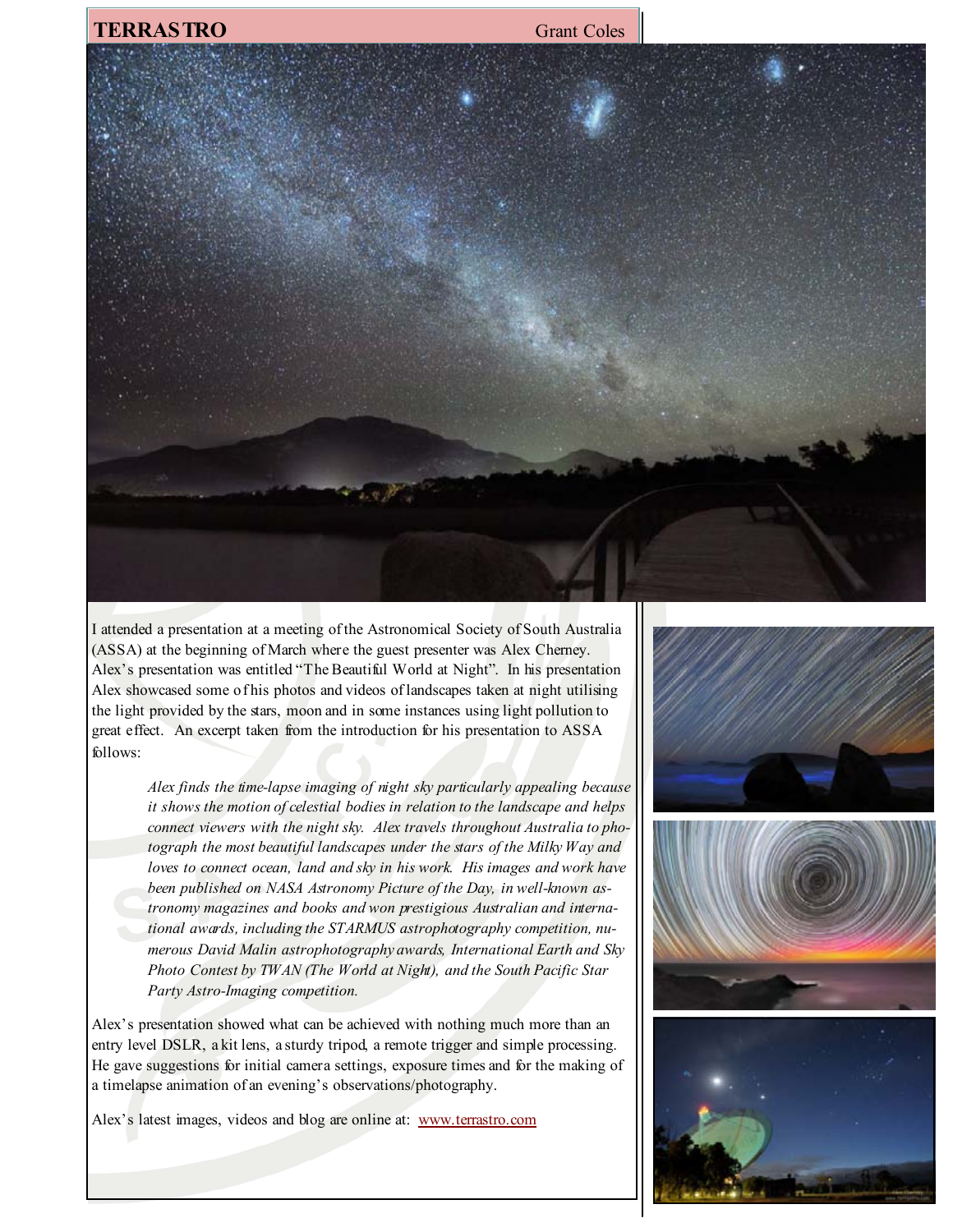# Why is the Nodal point important? Les Ludgate

**STATK** 

"The nodal points are widely misunderstood in photography, where it is commonly asserted that the light rays "intersect" at "the nodal point", that the iris diaphragm of the lens is located there, and that this is the correct pivot point for panoramic photography, so as to avoid parallax error. ……….. A better choice of the point about which to pivot ..... is the centre of the system's entrance pupil." Wikipedia

So the photographers and the physicists argue over semantics. Strictly speaking it's not the nodal point but the centre of the lens pupil that's important. The concept however still holds true. When taking pictures for a panorama you need to rotate the camera around a rotation point within the camera lens. Failing to do this may result in prob-

lems due to Parallax during the stitching process. Parallax is the apparent shifting of foreground objects relative to background objects when you change your point of view position.

 The rotation point is usually about half way between the lens front element and the film plane. Mostly a point slightly in front of the camera body.

 There is a lot of information on the net re finding the "Nodal point" and buying or making a

bracket to achieve good results. Just type into your browser "Finding the nodal point "and read or watch video on the subject.

Other tips to making good panoramas include, overlapping images by a generous amount  $(1/3)$  and keeping the horizon level. Set the exposure lock at the centre of interest in the panorama to aid in blending images. Panoramas are difficult with very wide angle lenses  $(> 28$ mm) as the edges exhibit distortion making it hard to match. Using a longer lens and taking vertical shots in a horizontal panorama can give the extra coverage you need so that the wider angle lens should not be necessary.

 I have made a simple bracket from an old Metz flash head to try and achieve the desired positioning of the camera and lens. (picture above) The Metz bracket has a slot milled in it and allows the camera to be positioned over the rotating tripod head. You need to be able to centre the camera over the tripod head and then be able to move the camera forwards along the slot and using information from the web you will be able to achieve the desired rotation position. What photographers erroneously call "the nodal point"

The nodal point is a point within the lens where a light ray passing through the centre appears to have crossed the midline. There are two points, one for the front surface and one for the back.



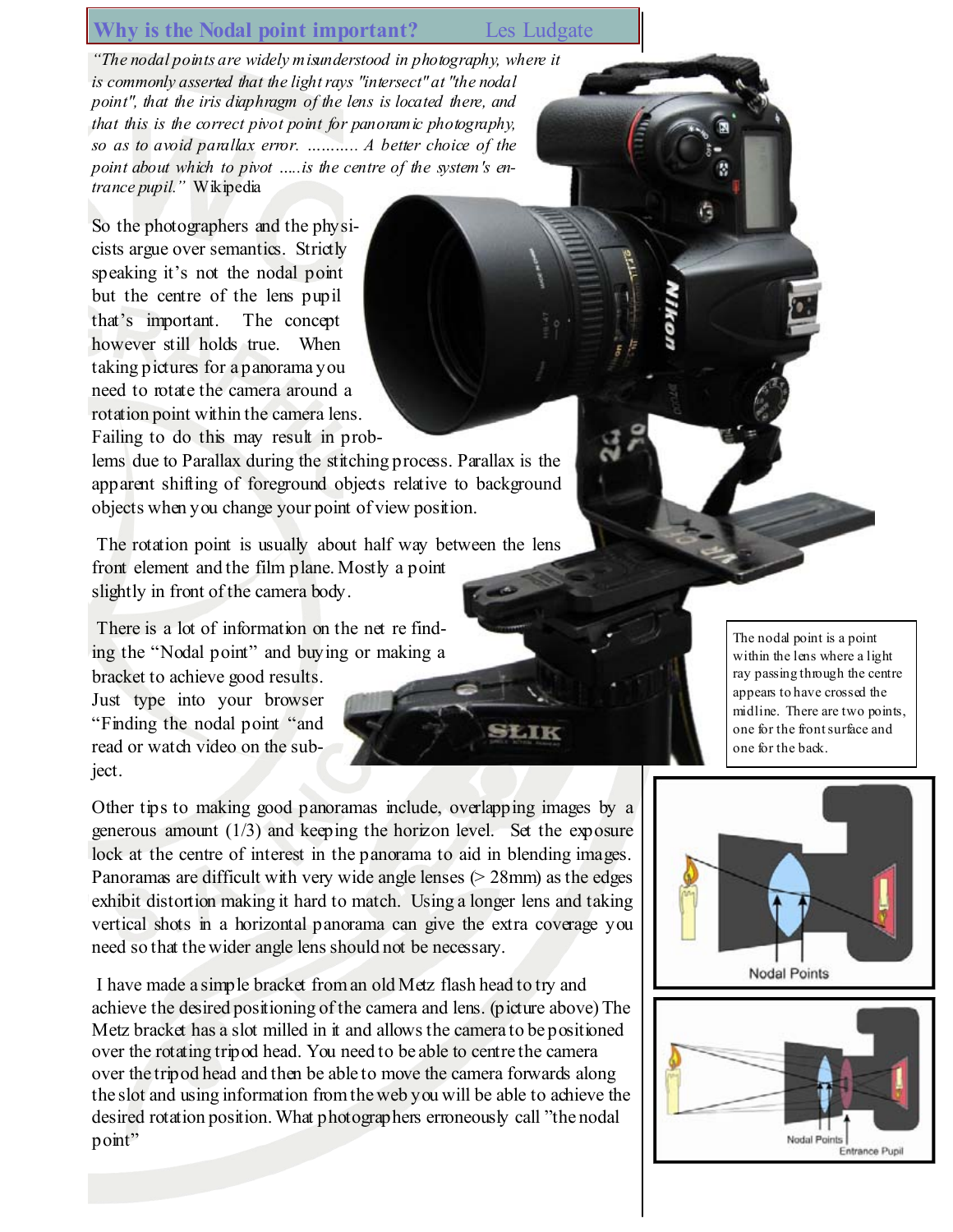# Contrast and Saturation Enhancement—James Allan

clipping. However I like to use the "curves" tool as it gives a lot greater power and flexibility. I will walk you through the steps using an image of a brown tree creeper (right).

Firstly I will explain some concepts: The number of tones that an image file can contain is known as the gamut. A particular image may use the entire available gamut, or only a portion of it. You can easily visualise the amount of gamut utilised by displaying the histogram. The histogram is a graph showing how often different tones are used in the image. On the left are the darkest tones and on the right the lightest tones. The higher the shaded area of the graph, the more that tone is in the image. Unused gamut occurs where the graph is flat.



The curve tool is also a graph. On the x-axis

are the tones of the input image and on the y axis are the tones of the output image. The diagonal line shows how the tones of the input image are changed by the curves tool. A straight line from the bottom left to the top right indicates no change at all. You can completely invert the image – create a negative by making the line go in the opposite direction. Ie make the dark tones light and the light tones dark. (Image Ib)

You will note that the curves tool in Photoshop displays the histogram underneath the diagonal line in the curves window. This is useful in knowing where to adjust the curve.

Image 1 is the input image. You can see that the curve is a straight line from bottom left to upper right. (no change) The histogram does not extend all the way to the edges of the square. This means that image is only using the central portion of the gamut. That is why it looks a bit dowdy and unappealing.

In image 2 I have moved the black and white points up to the edge of the histogram. It is important not to go beyond the edge of the histogram as this will cause loss of detail in the dark or light areas (or clipping). The effect is to stretch the existing histogram to cover the whole way across the graph, or put another way to eliminate the blank (unused gamut) in front and behind the histogram. The image has changed so that there are now both darker and lighter tones in the image. The whites are whiter, the blacks blacker. Unfortunately I am not happy, as I think the image still lacks a bit of punch.

In image 3 I have created a handle in the middle of the line and dragged it downwards, giving the line a downward curve. This has resulted in darkening of the whole image. Conversely you could drag the line upwards to lighten the image. This has the same effect as moving the gamma in the "levels" tool. You can see that the image is a bit more interesting than the original.

In image 4 I have created a second handle and dragged it upwards creating an "S" shape to the curve. The overall effect of the S shape is to darken the darker tones and lighten the lighter tones, resulting in greater contrast and a bit more punch in the image. To be more precise, the contrast is enhanced only in the central part of the image (where the line is steeper than the original straight line), and reduced in the very dark and very light areas where the line is less steep than the original. The image has improved considerably.

Keeping in mind that the steepness of the line indicates how much contrast you create, it is possible to be selective and choose where you want to improve the contrast. Sometimes the contrast enhancement creates a cluttered busy image. It may be you are enhancing detail in areas that are not important. Look to see if you can identify the main subject of the image, and enhance mainly those tones. For instance if all the detail is in the dark tones, make this end of the curve the steepest. Experiment a bit until you are pleased with the result. As a general rule however the best results usually come fro m placing the steepest part of the curve over where the highest peaks in the histogram occur.

You might also notice that the colour saturation has improved as a result of these changes. You can further increase the saturation if desired using the HSU tool (Hue / Saturation / Brightness). I suggest a subtle boost of contrast, say 5-10 % is more pleasing than a strong boost (20-25%) Do not touch the Hue or brightness controls if you want to maintain some authenticity to the image.

How much contrast or saturation enhancement should you provide? That is entirely a matter of taste. I often find that I need different settings, depending upon whether I am viewing the image on a monitor, projected onto the wall or printed onto paper. I hope that this walk through has been helpful and I have not confused you too much. Curves is a very useful tool to get the most out of your images and certainly worth the effort learning to master it..